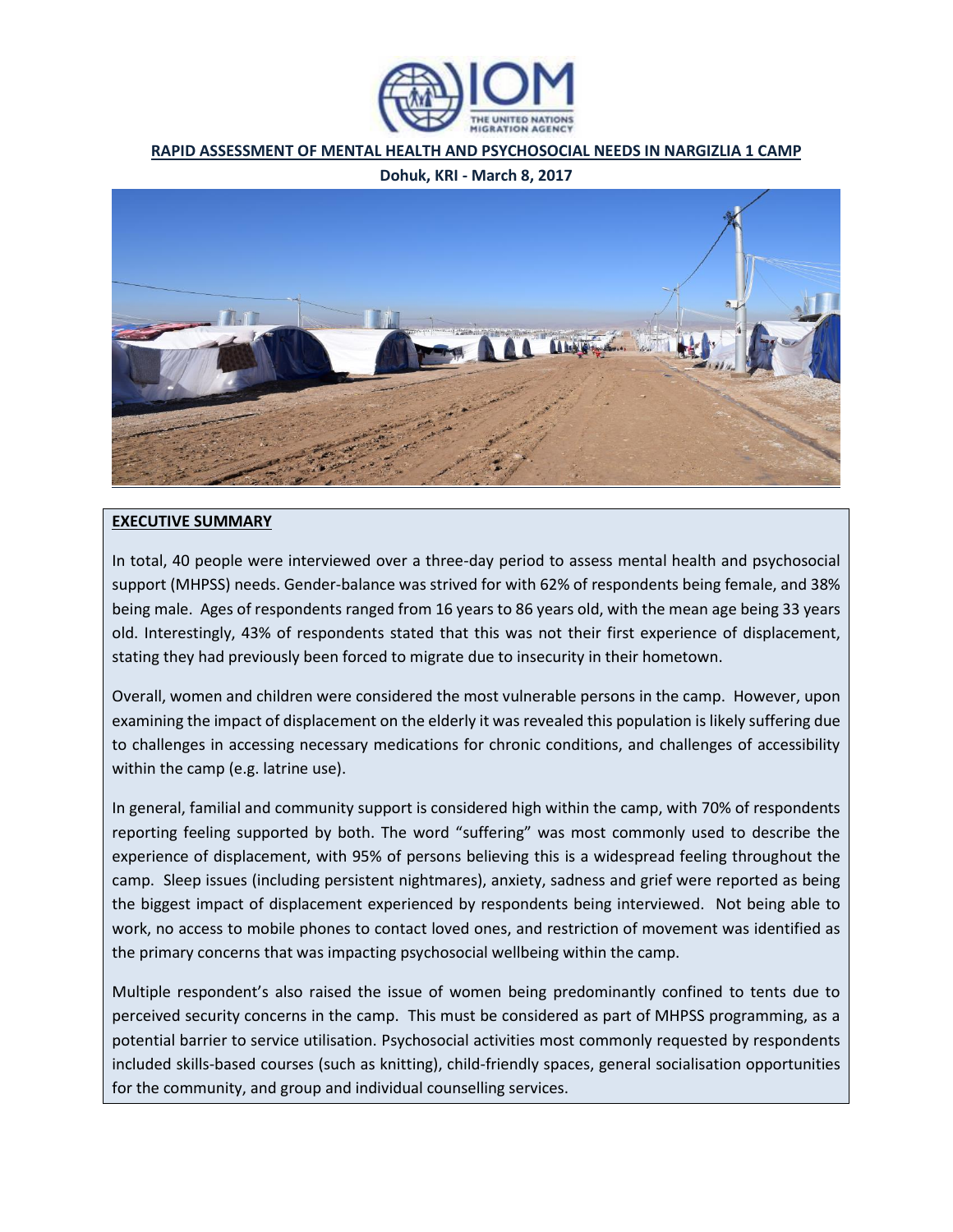

#### **BACKGROUND**

The International Organization for Migration (IOM), has been actively providing emergency mental health and psychosocial support (MHPSS) in Nargizlia 1 Camp since January 5, 2017. A formalised needs assessment was delayed by the urgency to provide Psychological First Aid (PFA) and emotional support to the newly displaced. As of February 23, 2017, 1,520 displaced families were residing in the camp. In order to develop a comprehensive and community-tailored MHPSS program, an assessment was conducted to capture a snapshot of the MHPSS needs within the camp.

The main aims of the rapid assessment were to identify the most vulnerable persons within the camp, the prevalence of suffering and the issues and needs within the camp that could be addressed through MHPSS programming.

#### **METHODOLOGY**

The assessment was carried out by trained IOM psychosocial staff. One male and one female staff implemented the assessments and both were informed to prioritise the individual's needs and wellbeing over the assessment protocol. Therefore, time was taken to conduct each interview to ensure the minimisation of any distress to the respondent. In total, 40 individuals were interviewed over the threeday period, from  $12^{\text{th}} - 14^{\text{th}}$  February, to assess mental health and psychosocial (MHPS) wellbeing. The assessment also aimed to enable community participation in the identification of priority areas of intervention and potential PSS approaches to address such needs.

Assessment was carried out in Section A of the camp. Section A was selected to avoid any duplication of the assessment being conducted by Un Ponte Per (UPP) in Section B. Households included in the assessment were randomly selected. Potential participants were explained the purpose of the assessment, and how data would be used. Confidentiality of responses was assured, and no identifying information was collected. Participation was entirely voluntary. All persons approached agreed to participate. Assessments were usually conducted in the respondents' tent to ensure privacy. However, limitations to privacy existed, as at times it was difficult to ensure no other family members of the respondent entered the tent.

#### **DEMOGRAPHICS**

- 40 people were interviewed
- 62% females and 38% males
- Ages ranged from 16 to 86 years old
- The mean age of respondents was 33 years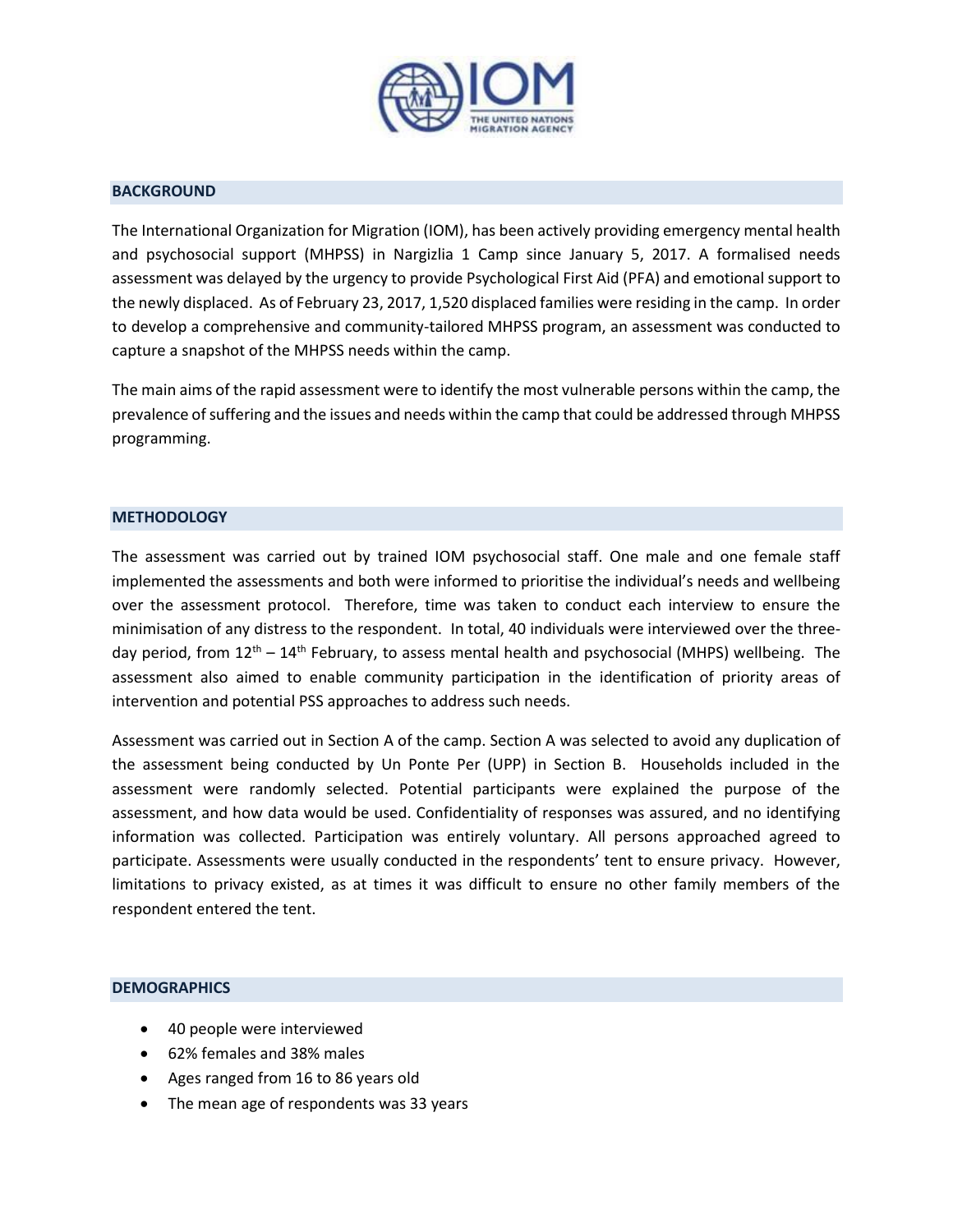

#### **Vulnerable Groups**

- 20% stated they were from a female headed household;
- 36% of households interviewed, had a pregnant woman or a child under 2 years old
- 49% of those with infants had a child under the age of 6 months
- Verbally, the majority of respondents with infants in the household reported concern about their difficulties accessing infant formula for their child

### *"My child is hungry and crying, there is nothing I can do"*

#### **– A respondent describing the impact of limited baby formula availability.**

- 20% identified as living with a person with a disability
- Participants were asked who was considered most vulnerable, 28% of respondents stated women were the most vulnerable and that their vulnerability was exacerbated by the fact that many are now confined to their tent due to their husbands concerns regarding security.
- Children (23%) were identified as the second most vulnerable persons within the camp, with persons with disabilities identified as most vulnerable by 15% of respondents.

#### **Migration Trends**

- 50% stated they were from Mosul city, 18% from Tilkaif, and 18% were from Wana;
- 43% of respondents stated that this was not their first experience of displacement;
- Of those previously displaced, 20% stated they had previously left the city of Mosul, to live in surrounding areas.

#### **REPORTED PSYCHOSOCIAL DISTRESS**

- Respondents were asked for a word to describe their current emotional situation, the word "suffering" was endorsed by 55% of persons, with "worried", and "depressed" being the second (10%) most commonly chosen words, and "isolated" selected as the third most common (5%).
- The Perceived Suffering Scale was utilised to measure each respondent's level of perceived distress. The Perceived Suffering Scale is ranked from 0-10 and visually depicts the subjective levels of distress an individual can experience. Overall 48% identified as being a score of 10 on the Perceived Suffering Scale which indicates they report to be experiencing the highest level of distress. A further 48% reported a score of 5 indicating moderate levels of distress, and the remaining 4% of respondents endorsed a score of 0 indicating no to low levels of perceived suffering.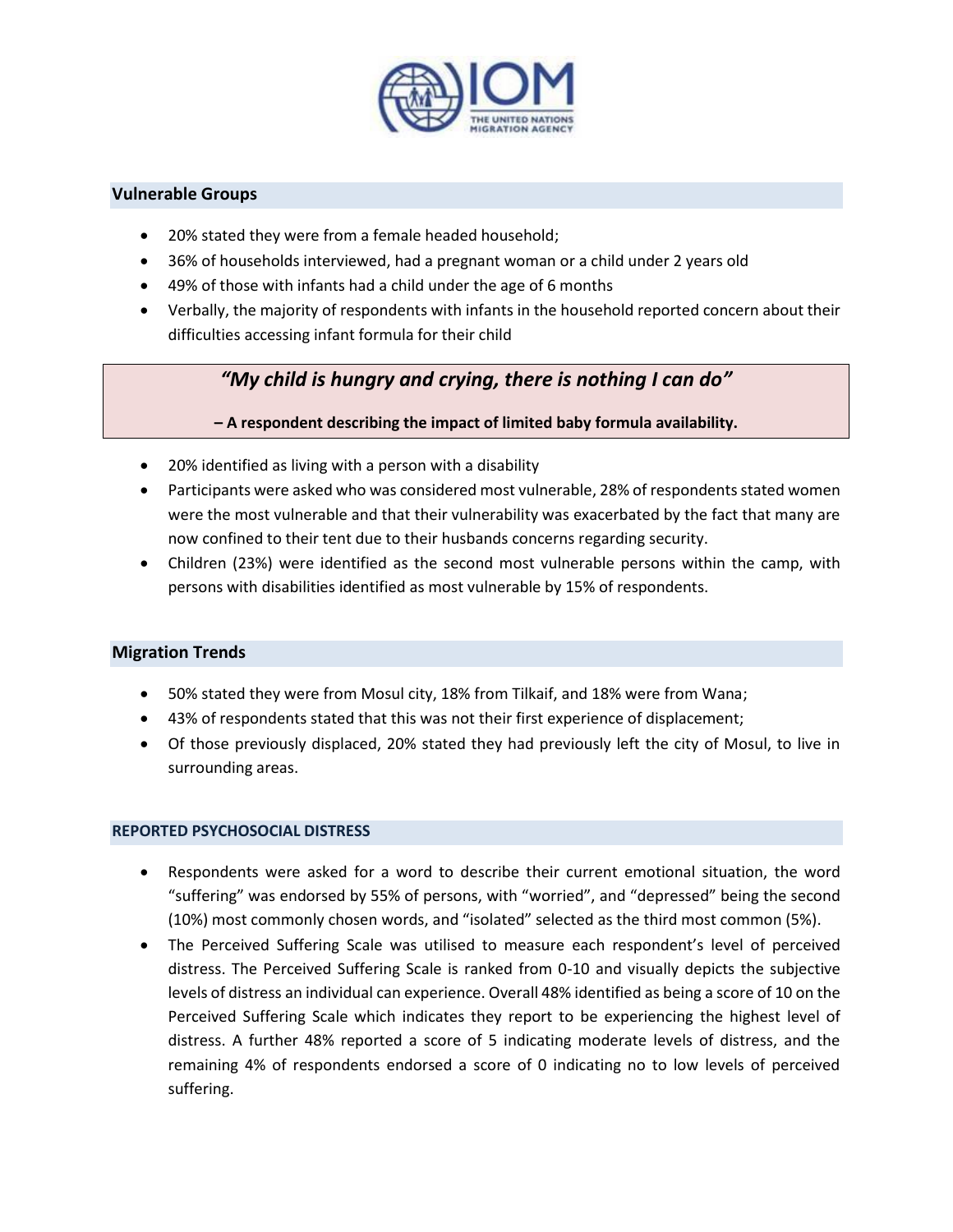

- When asked if suffering is a commonly perceived experience within the camp, 95% stated that it was a widespread feeling experienced by the majority of the camp community.
- When asked what the main causes of suffering were, the majority of respondents (40%) said their distress was due to the general effects of displacement, 30% stated the death, or the separation they are experiencing from loved ones, was a primary cause of their suffering, and 13% stated they had experienced and/or witnessed traumatic events during the displacement process (exposure to war) and were seriously impacted.
- Of the 4% who stated they experienced no suffering (as measured by the Perceived Suffering Scale), all stated that they now feel "safe" in the camp and this has eased any experience of suffering.

### *"I feel like I have more freedom and safety here in the camp"*

#### **– A male respondent reflecting on his new surroundings.**

#### **IMPACT OF DISPLACEMENT**

 Participants were asked to discuss how the current situation of displacement has impacted them. The majority of respondents (33%) stated they were experiencing sleeping difficulties (challenges getting to sleep and persistent nightmares), 25% stated they felt feelings consistent with anxiety including persistent worry for the future, sadness was listed as an impact by 21% of respondents and a further 21% stated they were grieving the loss of loved ones.

### *"People have become destroyed inside. Children have died in front of our eyes, we are nervous and sleeping is difficult"*

**- A respondent reflecting on the impact of displacement.**

- When asked to comment on the impact of displacement on children, 48% reported that children were experiencing emotional distress, 23% stated there was no observable impacts on children and if anything displacement has helped because they are now safe, and 13% discussed noticing signs of behavioural aggression being shown by children in the camps.
- For women, the majority of respondents (50%) stated that women were emotionally suffering, and a further 40% stated that women were most worried about the future of their family.
- Men were said to predominantly be impacted by the displacement due to loss of employment opportunities (55%), however 23% of respondents also stated that men were emotionally distraught by the displacement and the limited ability they now have to support their family.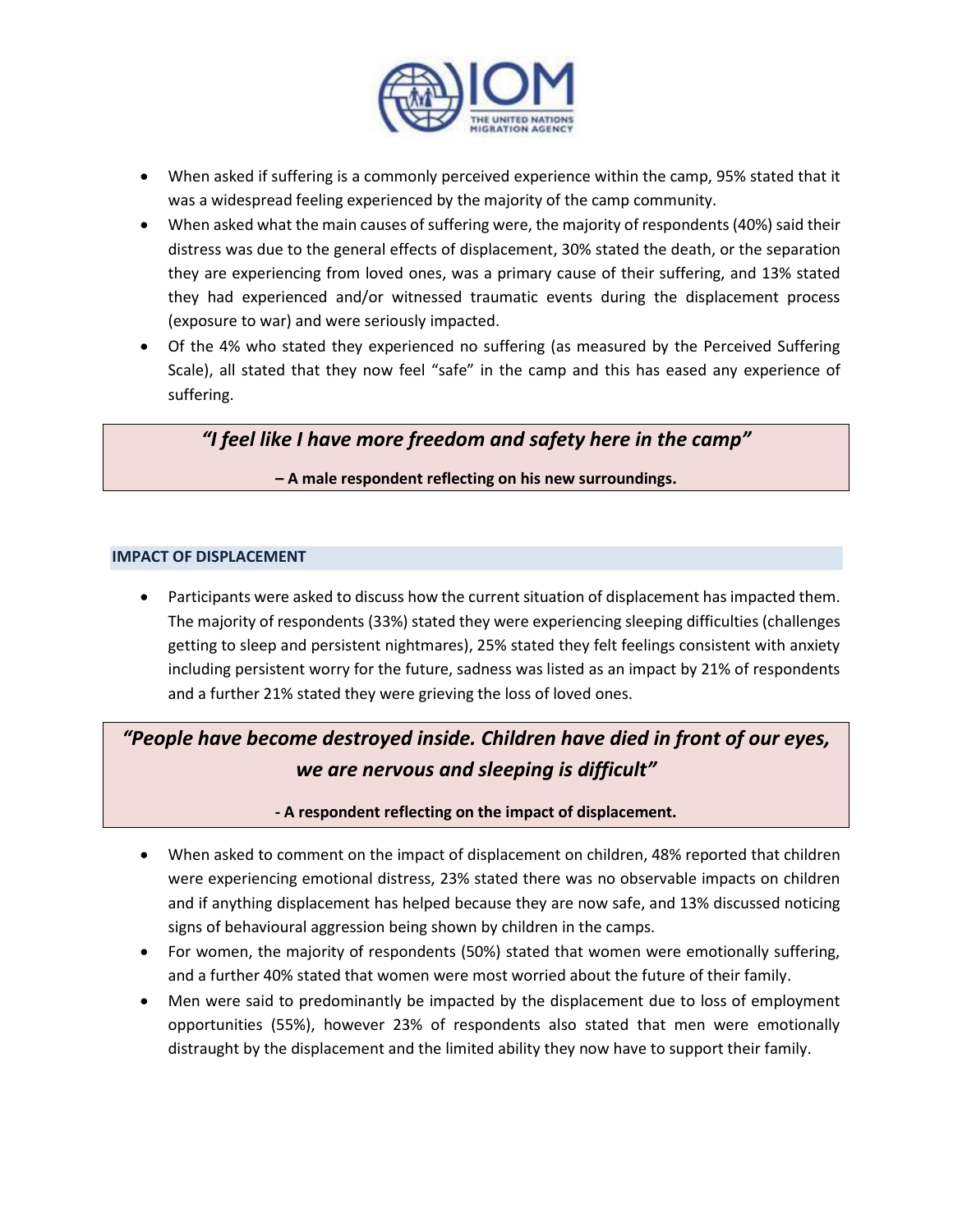

 Although not previously identified as vulnerable by respondents, when asked how the elderly was impacted by displacement, 41% of respondent stated that the elderly were struggling to continue their necessary healthcare regimens, due to medication shortages and limited access to healthcare, additionally 28% said that the elderly were uncomfortable within the camp and were struggling to physically manage basic self-care (especially with respect to use of latrines).

*"The WCs are difficult for the elderly to use, for some they have lost their dignity and are uncomfortable in this camp. There are no services for the elderly"*

**- A respondent reflecting on the challenges of camp life for the elderly.**

#### **PSYCHOSOCIAL SUPPORT WITHIN THE CAMP**

- Familial support is high in the camp, with 70% of respondents saying they felt supported by their family. The remaining 30% of respondents stated various reasons as to why they receive no support, with the most common reasons being death or serious illness of their loved ones, and wives, in general, feeling unsupported by their husbands.
- Most individuals (70%) reported feeling supported by the community members within the camp. However, when asked if vulnerable persons (such as the elderly, disabled and children) were provided with support by the community in the camp, 52% stated vulnerable persons were not supported. The primary reason for this lack of support was that people were "*busy with their own problems*" and did not have time to help those requiring additional amounts of support.

#### **MHPSS NEEDS WITHIN THE CAMP**

- Respondents were asked if they believed there were persons in the camp who would benefit from support for their mental health and emotional wellbeing. One hundred percent of respondents stated that there were persons in the camp who required such support.
- All participants except for one stated that they believed people would access such support if it were available. For the one person who said the support would not be utilised they stated that women would suffer access issues, due to primarily being confined to their tent.

# *"Women need this type of support (MHPSS) but they will not be able to go because they are not able to freely leave their tents"*

**- A female respondent's comment when asked if those in need would access MHPSS services.**